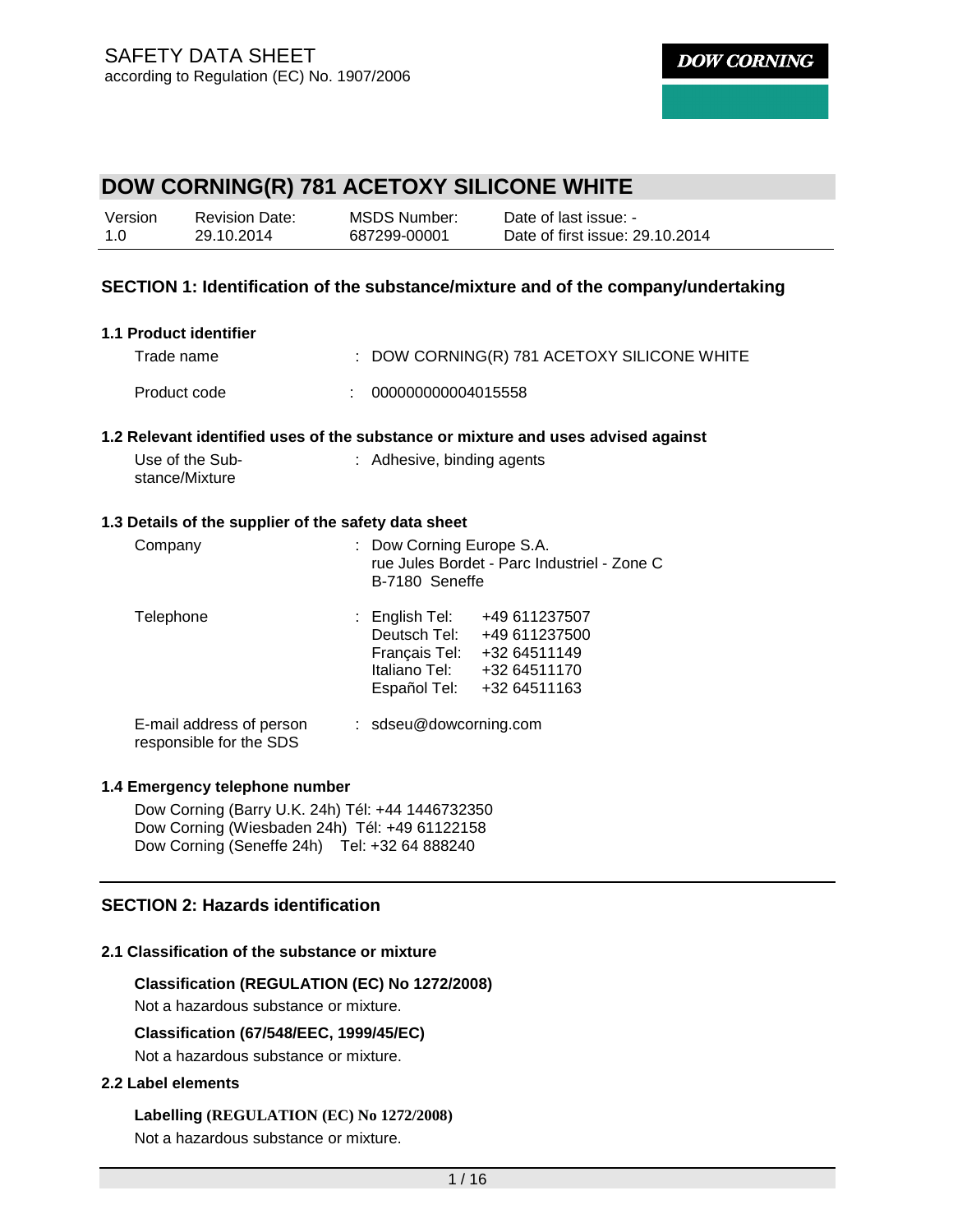# **DOW CORNING(R) 781 ACETOXY SILICONE WHITE**

| Version | <b>Revision Date:</b> | MSDS Number: | Date of last issue: -           |
|---------|-----------------------|--------------|---------------------------------|
| 1.0     | 29.10.2014            | 687299-00001 | Date of first issue: 29.10.2014 |

#### **Additional Labelling:**

EUH210 Safety data sheet available on request.

### **2.3 Other hazards**

None known.

## **SECTION 3: Composition/information on ingredients**

| : Silicone elastomer |
|----------------------|
|                      |
|                      |
|                      |
|                      |

## **SECTION 4: First aid measures**

### **4.1 Description of first aid measures**

| Protection of first-aiders | : No special precautions are necessary for first aid responders.                                                          |
|----------------------------|---------------------------------------------------------------------------------------------------------------------------|
| If inhaled                 | : If inhaled, remove to fresh air.<br>Get medical attention if symptoms occur.                                            |
| In case of skin contact    | : Wash with water and soap as a precaution.<br>Get medical attention if symptoms occur.                                   |
| In case of eye contact     | : Flush eyes with water as a precaution.<br>Get medical attention if irritation develops and persists.                    |
| If swallowed               | : If swallowed, DO NOT induce vomiting.<br>Get medical attention if symptoms occur.<br>Rinse mouth thoroughly with water. |

**4.2 Most important symptoms and effects, both acute and delayed**  None known.

# **4.3 Indication of any immediate medical attention and special treatment needed**

| Treatment |  | Treat symptomatically and supportively. |
|-----------|--|-----------------------------------------|
|-----------|--|-----------------------------------------|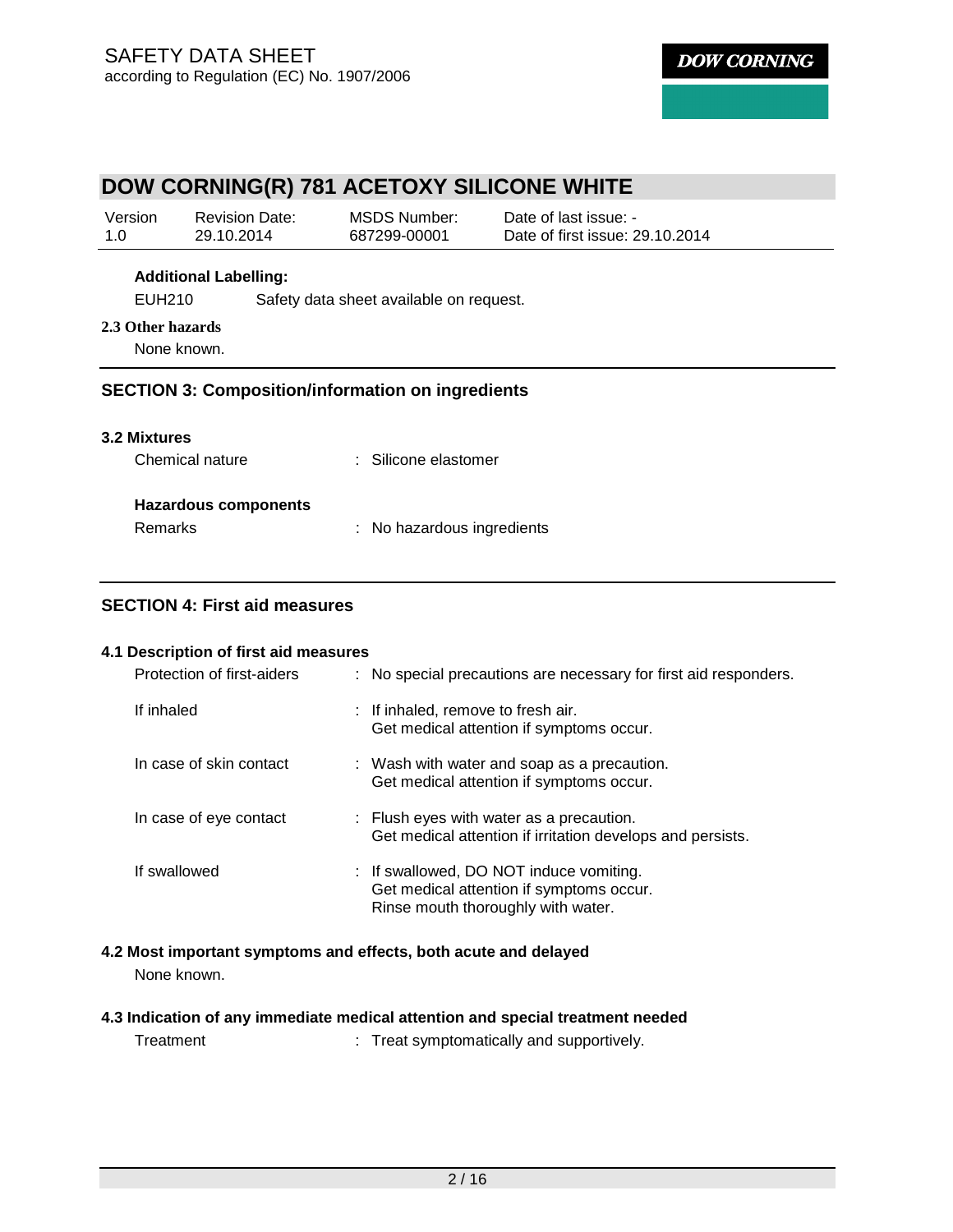# **DOW CORNING(R) 781 ACETOXY SILICONE WHITE**

| Version | <b>Revision Date:</b> | MSDS Number: | Date of last issue: -           |
|---------|-----------------------|--------------|---------------------------------|
| 1.0     | 29.10.2014            | 687299-00001 | Date of first issue: 29.10.2014 |

# **SECTION 5: Firefighting measures**

| 5.1 Extinguishing media                                   |    |                                                                                                                                                                                                                                                         |
|-----------------------------------------------------------|----|---------------------------------------------------------------------------------------------------------------------------------------------------------------------------------------------------------------------------------------------------------|
| Suitable extinguishing media                              |    | : Water spray<br>Alcohol-resistant foam<br>Dry chemical<br>Carbon dioxide (CO2)                                                                                                                                                                         |
| Unsuitable extinguishing<br>media                         |    | : None known.                                                                                                                                                                                                                                           |
| 5.2 Special hazards arising from the substance or mixture |    |                                                                                                                                                                                                                                                         |
| Specific hazards during fire-<br>fighting                 |    | : Exposure to combustion products may be a hazard to health.                                                                                                                                                                                            |
| Hazardous combustion prod-<br>ucts                        |    | Carbon oxides<br>Silicon oxides<br>Formaldehyde<br>Metal oxides<br>Chlorine compounds<br>Nitrogen oxides (NOx)                                                                                                                                          |
| 5.3 Advice for firefighters                               |    |                                                                                                                                                                                                                                                         |
| Special protective equipment<br>for firefighters          |    | : Wear self-contained breathing apparatus for firefighting if nec-<br>essary. Use personal protective equipment.                                                                                                                                        |
| Specific extinguishing meth-<br>ods                       | ÷. | Use extinguishing measures that are appropriate to local cir-<br>cumstances and the surrounding environment.<br>Use water spray to cool unopened containers.<br>Remove undamaged containers from fire area if it is safe to do<br>SO.<br>Evacuate area. |

# **SECTION 6: Accidental release measures**

#### **6.1 Personal precautions, protective equipment and emergency procedures**

| Personal precautions          | : Follow safe handling advice and personal protective equip-<br>ment recommendations.                                                                        |
|-------------------------------|--------------------------------------------------------------------------------------------------------------------------------------------------------------|
| 6.2 Environmental precautions |                                                                                                                                                              |
| Environmental precautions     | : Discharge into the environment must be avoided.<br>Prevent further leakage or spillage if safe to do so.<br>Retain and dispose of contaminated wash water. |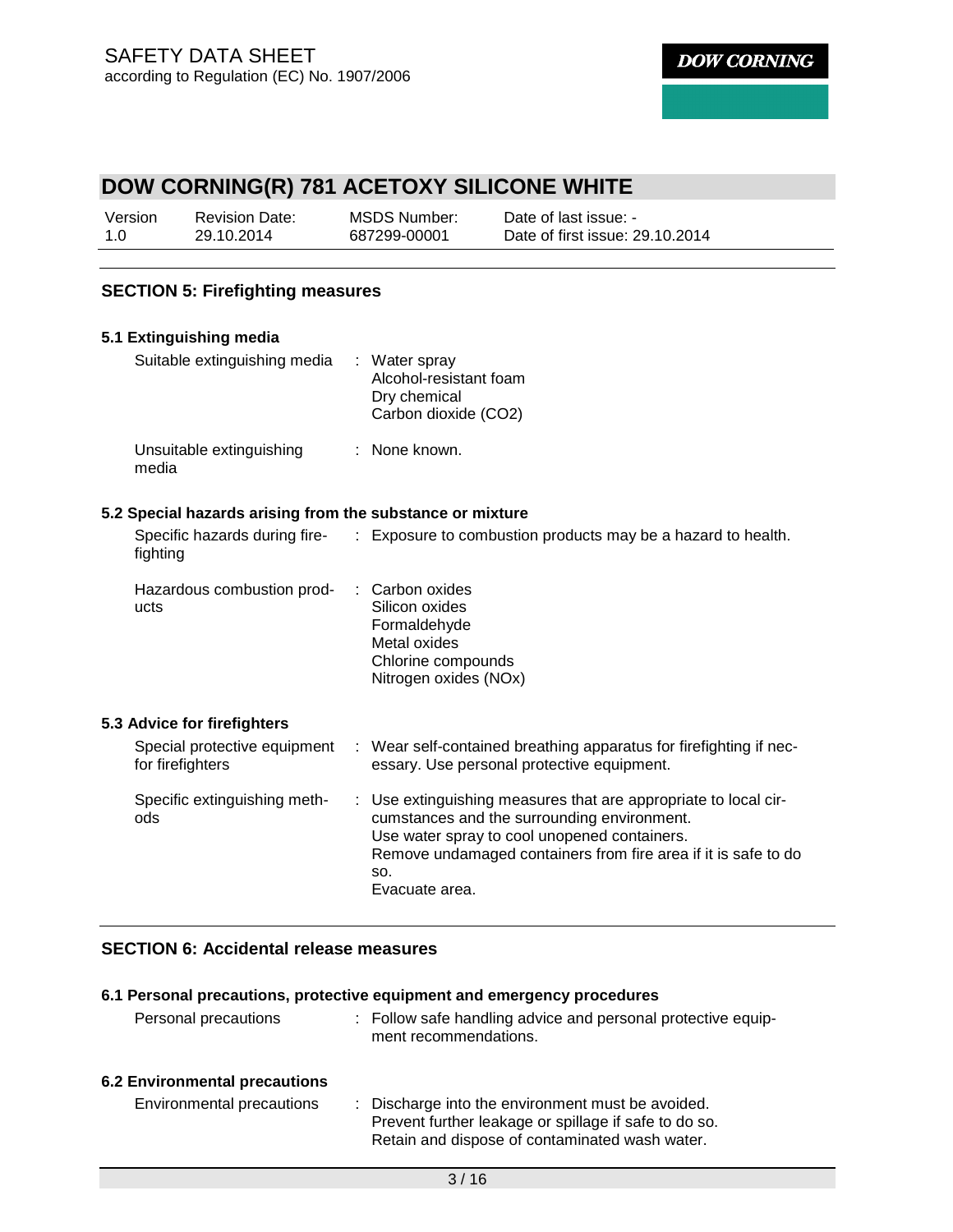# **DOW CORNING(R) 781 ACETOXY SILICONE WHITE**

| Version | <b>Revision Date:</b> | MSDS Number: | Date of last issue: -           |
|---------|-----------------------|--------------|---------------------------------|
| 1.0     | 29.10.2014            | 687299-00001 | Date of first issue: 29.10.2014 |

Local authorities should be advised if significant spillages cannot be contained.

## **6.3 Methods and material for containment and cleaning up**

| : Soak up with inert absorbent material.                                                                                      |
|-------------------------------------------------------------------------------------------------------------------------------|
| For large spills, provide dyking or other appropriate contain-                                                                |
| ment to keep material from spreading. If dyked material can                                                                   |
| be pumped, store recovered material in appropriate container.<br>Clean up remaining materials from spill with suitable absor- |
| bent.                                                                                                                         |
| Local or national regulations may apply to releases and dis-<br>posal of this material, as well as those materials and items  |
| employed in the cleanup of releases. You will need to deter-<br>mine which regulations are applicable.                        |
| Sections 13 and 15 of this SDS provide information regarding<br>certain local or national requirements.                       |
|                                                                                                                               |

#### **6.4 Reference to other sections**

See sections: 7, 8, 11, 12 and 13.

# **SECTION 7: Handling and storage**

| Technical measures                               | : See Engineering measures under EXPOSURE<br>CONTROLS/PERSONAL PROTECTION section.                                                                                                   |
|--------------------------------------------------|--------------------------------------------------------------------------------------------------------------------------------------------------------------------------------------|
| Local/Total ventilation                          | : Use only with adequate ventilation.                                                                                                                                                |
| Advice on safe handling                          | : Handle in accordance with good industrial hygiene and safety<br>practice.<br>Take care to prevent spills, waste and minimize release to the<br>environment.                        |
| Hygiene measures                                 | : Ensure that eye flushing systems and safety showers are<br>located close to the working place. When using do not eat,<br>drink or smoke. Wash contaminated clothing before re-use. |
|                                                  | 7.2 Conditions for safe storage, including any incompatibilities                                                                                                                     |
| Requirements for storage<br>areas and containers | : Keep in properly labelled containers. Store in accordance with<br>the particular national regulations.                                                                             |
| Advice on common storage                         | : Do not store with the following product types:<br>Strong oxidizing agents                                                                                                          |

#### **7.3 Specific end use(s)**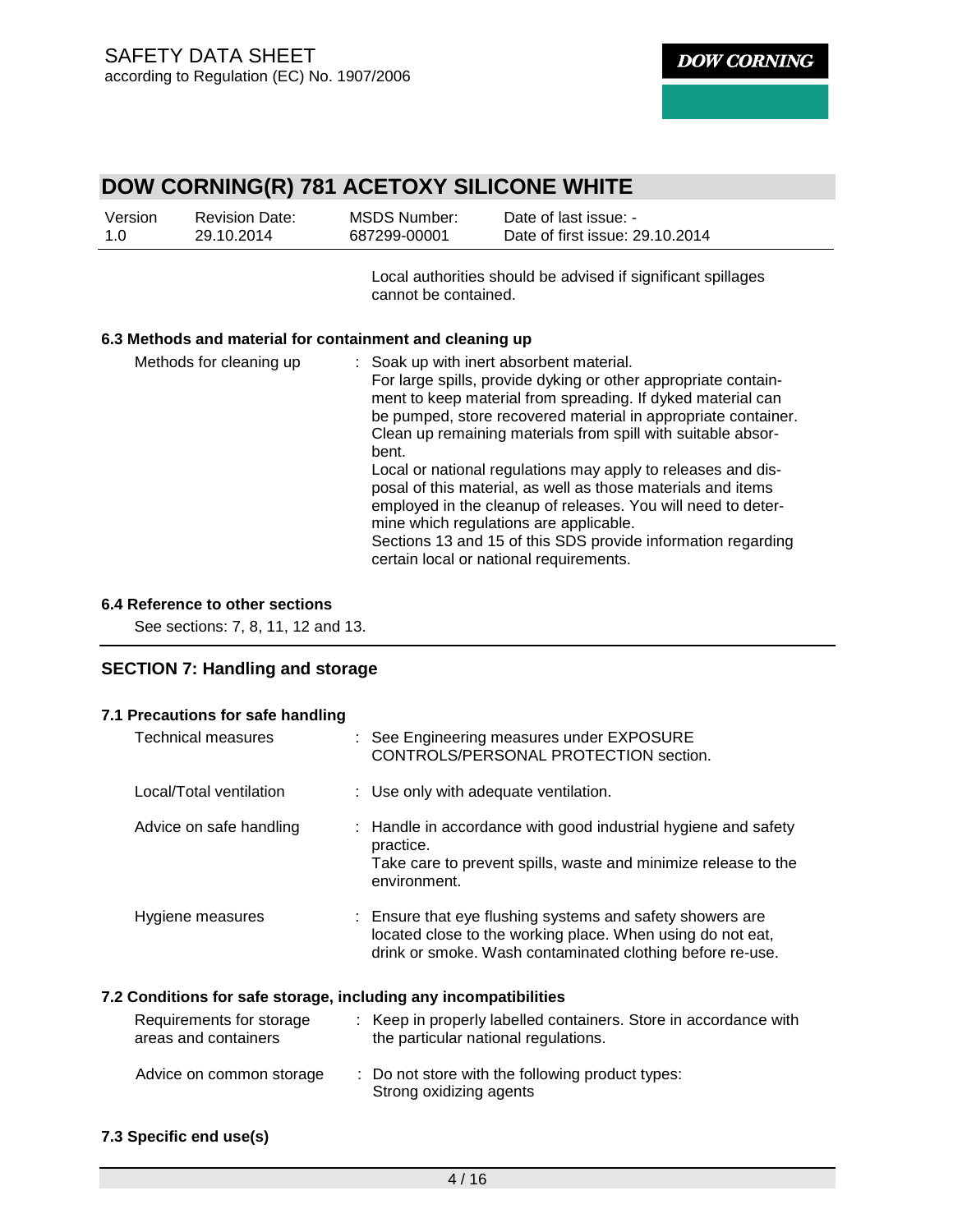# **DOW CORNING(R) 781 ACETOXY SILICONE WHITE**

| Version         | <b>Revision Date:</b> | MSDS Number:             | Date of last issue: -                                                                                                       |
|-----------------|-----------------------|--------------------------|-----------------------------------------------------------------------------------------------------------------------------|
| 1.0             | 29.10.2014            | 687299-00001             | Date of first issue: 29.10.2014                                                                                             |
| Specific use(s) |                       | quire added precautions. | : These precautions are for room temperature handling. Use at<br>elevated temperature or aerosol/spray applications may re- |

# **SECTION 8: Exposure controls/personal protection**

## **8.1 Control parameters**

## **Occupational Exposure Limits**

| Components                | CAS-No.                                                                                                                                                                                                                                                                                                                                                                                                                                                                                                                                                                                                                                                                                                                                                                                                                                                                                                                                                                                                                                                                                                                                                                                                                                                                                                                                                                                                                                                                                                                                                                                                                                                                                                                                 | Value type (Form<br>of exposure) | Control parameters                                                                                                                                                                                                                                                                                                                                                                                                                                                                                                                                                                                                                                                                                                                                                                                       | <b>Basis</b> |
|---------------------------|-----------------------------------------------------------------------------------------------------------------------------------------------------------------------------------------------------------------------------------------------------------------------------------------------------------------------------------------------------------------------------------------------------------------------------------------------------------------------------------------------------------------------------------------------------------------------------------------------------------------------------------------------------------------------------------------------------------------------------------------------------------------------------------------------------------------------------------------------------------------------------------------------------------------------------------------------------------------------------------------------------------------------------------------------------------------------------------------------------------------------------------------------------------------------------------------------------------------------------------------------------------------------------------------------------------------------------------------------------------------------------------------------------------------------------------------------------------------------------------------------------------------------------------------------------------------------------------------------------------------------------------------------------------------------------------------------------------------------------------------|----------------------------------|----------------------------------------------------------------------------------------------------------------------------------------------------------------------------------------------------------------------------------------------------------------------------------------------------------------------------------------------------------------------------------------------------------------------------------------------------------------------------------------------------------------------------------------------------------------------------------------------------------------------------------------------------------------------------------------------------------------------------------------------------------------------------------------------------------|--------------|
| Amorphous fumed<br>silica | 112945-52-<br>5                                                                                                                                                                                                                                                                                                                                                                                                                                                                                                                                                                                                                                                                                                                                                                                                                                                                                                                                                                                                                                                                                                                                                                                                                                                                                                                                                                                                                                                                                                                                                                                                                                                                                                                         | TWA (inhalable<br>dust)          | $6$ mg/m $3$<br>(Silica)                                                                                                                                                                                                                                                                                                                                                                                                                                                                                                                                                                                                                                                                                                                                                                                 | GB EH40      |
| Further information       | For the purposes of these limits, respirable dust and inhalable dust are those<br>fractions of airborne dust which will be collected when sampling is undertaken<br>in accordance with the methods described in MDHS14/3 General methods for<br>sampling and gravimetric analysis of respirable and inhalable dust, The<br>COSHH definition of a substance hazardous to health includes dust of any<br>kind when present at a concentration in air equal to or greater than 10 mg.m-3<br>8-hour TWA of inhalable dust or 4 mg.m-3 8-hour TWA of respirable dust.<br>This means that any dust will be subject to COSHH if people are exposed<br>above these levels. Some dusts have been assigned specific WELs and ex-<br>posure to these must comply with the appropriate limit., Most industrial dusts<br>contain particles of a wide range of sizes. The behaviour, deposition and fate<br>of any particular particle after entry into the human respiratory system and the<br>body response that it elicits, depend on the nature and size of the particle.<br>HSE distinguishes two size fractions for limit-setting purposes termed 'inhal-<br>able' and 'respirable'., Inhalable dust approximates to the fraction of airborne<br>material that enters the nose and mouth during breathing and is therefore<br>available for deposition in the respiratory tract. Respirable dust approximates<br>to the fraction that penetrates to the gas exchange region of the lung. Fuller<br>definitions and explanatory material are given in MDHS14/3., Where dusts<br>contain components that have their own assigned WEL, all the relevant limits<br>should be complied with., Where no specific short-term exposure limit is listed, |                                  |                                                                                                                                                                                                                                                                                                                                                                                                                                                                                                                                                                                                                                                                                                                                                                                                          |              |
|                           |                                                                                                                                                                                                                                                                                                                                                                                                                                                                                                                                                                                                                                                                                                                                                                                                                                                                                                                                                                                                                                                                                                                                                                                                                                                                                                                                                                                                                                                                                                                                                                                                                                                                                                                                         | <b>TWA (Respirable</b><br>dust)  | $2.4$ mg/m $3$<br>(Silica)                                                                                                                                                                                                                                                                                                                                                                                                                                                                                                                                                                                                                                                                                                                                                                               | GB EH40      |
| Further information       |                                                                                                                                                                                                                                                                                                                                                                                                                                                                                                                                                                                                                                                                                                                                                                                                                                                                                                                                                                                                                                                                                                                                                                                                                                                                                                                                                                                                                                                                                                                                                                                                                                                                                                                                         |                                  | For the purposes of these limits, respirable dust and inhalable dust are those<br>fractions of airborne dust which will be collected when sampling is undertaken<br>in accordance with the methods described in MDHS14/3 General methods for<br>sampling and gravimetric analysis of respirable and inhalable dust, The<br>COSHH definition of a substance hazardous to health includes dust of any<br>kind when present at a concentration in air equal to or greater than 10 mg.m-3<br>8-hour TWA of inhalable dust or 4 mg.m-3 8-hour TWA of respirable dust.<br>This means that any dust will be subject to COSHH if people are exposed<br>above these levels. Some dusts have been assigned specific WELs and ex-<br>posure to these must comply with the appropriate limit., Most industrial dusts |              |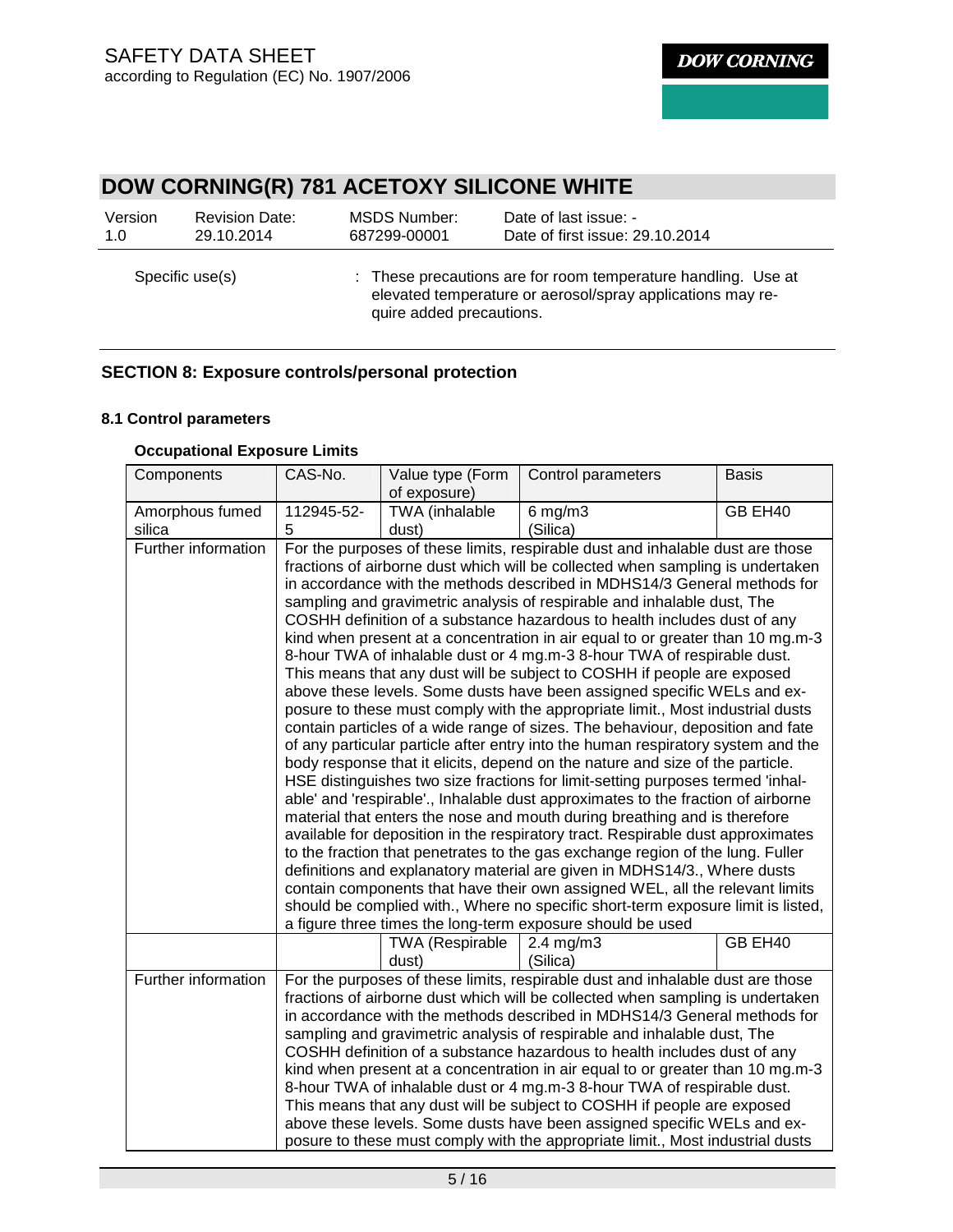| Version<br>1.0 | <b>Revision Date:</b><br>29.10.2014 |                                                                                                                                                                                                                                                                                                                                                                                                                                                                                                                                                                                                                                                                                                                                                                                                                                                                                                                                                                                                                                                                                                                                                                                                                                                                                                                                                                                                                                                                                                                                                                                                                                                                                                                                                  | <b>MSDS Number:</b><br>687299-00001 | Date of last issue: -<br>Date of first issue: 29.10.2014                                                                                                                                                                                                                                                                                                                                                                                                                                                                                                                                                                                                                                                                                                                                                                                                                                                                                                                                  |         |
|----------------|-------------------------------------|--------------------------------------------------------------------------------------------------------------------------------------------------------------------------------------------------------------------------------------------------------------------------------------------------------------------------------------------------------------------------------------------------------------------------------------------------------------------------------------------------------------------------------------------------------------------------------------------------------------------------------------------------------------------------------------------------------------------------------------------------------------------------------------------------------------------------------------------------------------------------------------------------------------------------------------------------------------------------------------------------------------------------------------------------------------------------------------------------------------------------------------------------------------------------------------------------------------------------------------------------------------------------------------------------------------------------------------------------------------------------------------------------------------------------------------------------------------------------------------------------------------------------------------------------------------------------------------------------------------------------------------------------------------------------------------------------------------------------------------------------|-------------------------------------|-------------------------------------------------------------------------------------------------------------------------------------------------------------------------------------------------------------------------------------------------------------------------------------------------------------------------------------------------------------------------------------------------------------------------------------------------------------------------------------------------------------------------------------------------------------------------------------------------------------------------------------------------------------------------------------------------------------------------------------------------------------------------------------------------------------------------------------------------------------------------------------------------------------------------------------------------------------------------------------------|---------|
|                |                                     |                                                                                                                                                                                                                                                                                                                                                                                                                                                                                                                                                                                                                                                                                                                                                                                                                                                                                                                                                                                                                                                                                                                                                                                                                                                                                                                                                                                                                                                                                                                                                                                                                                                                                                                                                  |                                     | contain particles of a wide range of sizes. The behaviour, deposition and fate<br>of any particular particle after entry into the human respiratory system and the<br>body response that it elicits, depend on the nature and size of the particle.<br>HSE distinguishes two size fractions for limit-setting purposes termed 'inhal-<br>able' and 'respirable'., Inhalable dust approximates to the fraction of airborne<br>material that enters the nose and mouth during breathing and is therefore<br>available for deposition in the respiratory tract. Respirable dust approximates<br>to the fraction that penetrates to the gas exchange region of the lung. Fuller<br>definitions and explanatory material are given in MDHS14/3., Where dusts<br>contain components that have their own assigned WEL, all the relevant limits<br>should be complied with., Where no specific short-term exposure limit is listed,<br>a figure three times the long-term exposure should be used |         |
|                | Titanium dioxide                    | 13463-67-7                                                                                                                                                                                                                                                                                                                                                                                                                                                                                                                                                                                                                                                                                                                                                                                                                                                                                                                                                                                                                                                                                                                                                                                                                                                                                                                                                                                                                                                                                                                                                                                                                                                                                                                                       | TWA (inhalable                      | $10 \text{ mg/m}$                                                                                                                                                                                                                                                                                                                                                                                                                                                                                                                                                                                                                                                                                                                                                                                                                                                                                                                                                                         | GB EH40 |
|                | Further information                 | dust)<br>For the purposes of these limits, respirable dust and inhalable dust are those<br>fractions of airborne dust which will be collected when sampling is undertaken<br>in accordance with the methods described in MDHS14/3 General methods for<br>sampling and gravimetric analysis of respirable and inhalable dust, The<br>COSHH definition of a substance hazardous to health includes dust of any<br>kind when present at a concentration in air equal to or greater than 10 mg.m-3<br>8-hour TWA of inhalable dust or 4 mg.m-3 8-hour TWA of respirable dust.<br>This means that any dust will be subject to COSHH if people are exposed<br>above these levels. Some dusts have been assigned specific WELs and ex-<br>posure to these must comply with the appropriate limit., Most industrial dusts<br>contain particles of a wide range of sizes. The behaviour, deposition and fate<br>of any particular particle after entry into the human respiratory system and the<br>body response that it elicits, depend on the nature and size of the particle.<br>HSE distinguishes two size fractions for limit-setting purposes termed 'inhal-<br>able' and 'respirable'., Inhalable dust approximates to the fraction of airborne<br>material that enters the nose and mouth during breathing and is therefore<br>available for deposition in the respiratory tract. Respirable dust approximates<br>to the fraction that penetrates to the gas exchange region of the lung. Fuller<br>definitions and explanatory material are given in MDHS14/3., Where dusts<br>contain components that have their own assigned WEL, all the relevant limits<br>should be complied with., Where no specific short-term exposure limit is listed, |                                     |                                                                                                                                                                                                                                                                                                                                                                                                                                                                                                                                                                                                                                                                                                                                                                                                                                                                                                                                                                                           |         |
|                |                                     |                                                                                                                                                                                                                                                                                                                                                                                                                                                                                                                                                                                                                                                                                                                                                                                                                                                                                                                                                                                                                                                                                                                                                                                                                                                                                                                                                                                                                                                                                                                                                                                                                                                                                                                                                  | <b>TWA (Respirable</b><br>dust)     | $4$ mg/m $3$                                                                                                                                                                                                                                                                                                                                                                                                                                                                                                                                                                                                                                                                                                                                                                                                                                                                                                                                                                              | GB EH40 |
|                | Further information                 |                                                                                                                                                                                                                                                                                                                                                                                                                                                                                                                                                                                                                                                                                                                                                                                                                                                                                                                                                                                                                                                                                                                                                                                                                                                                                                                                                                                                                                                                                                                                                                                                                                                                                                                                                  |                                     | For the purposes of these limits, respirable dust and inhalable dust are those<br>fractions of airborne dust which will be collected when sampling is undertaken<br>in accordance with the methods described in MDHS14/3 General methods for<br>sampling and gravimetric analysis of respirable and inhalable dust, The<br>COSHH definition of a substance hazardous to health includes dust of any<br>kind when present at a concentration in air equal to or greater than 10 mg.m-3<br>8-hour TWA of inhalable dust or 4 mg.m-3 8-hour TWA of respirable dust.<br>This means that any dust will be subject to COSHH if people are exposed<br>above these levels. Some dusts have been assigned specific WELs and ex-<br>posure to these must comply with the appropriate limit., Most industrial dusts<br>contain particles of a wide range of sizes. The behaviour, deposition and fate                                                                                                |         |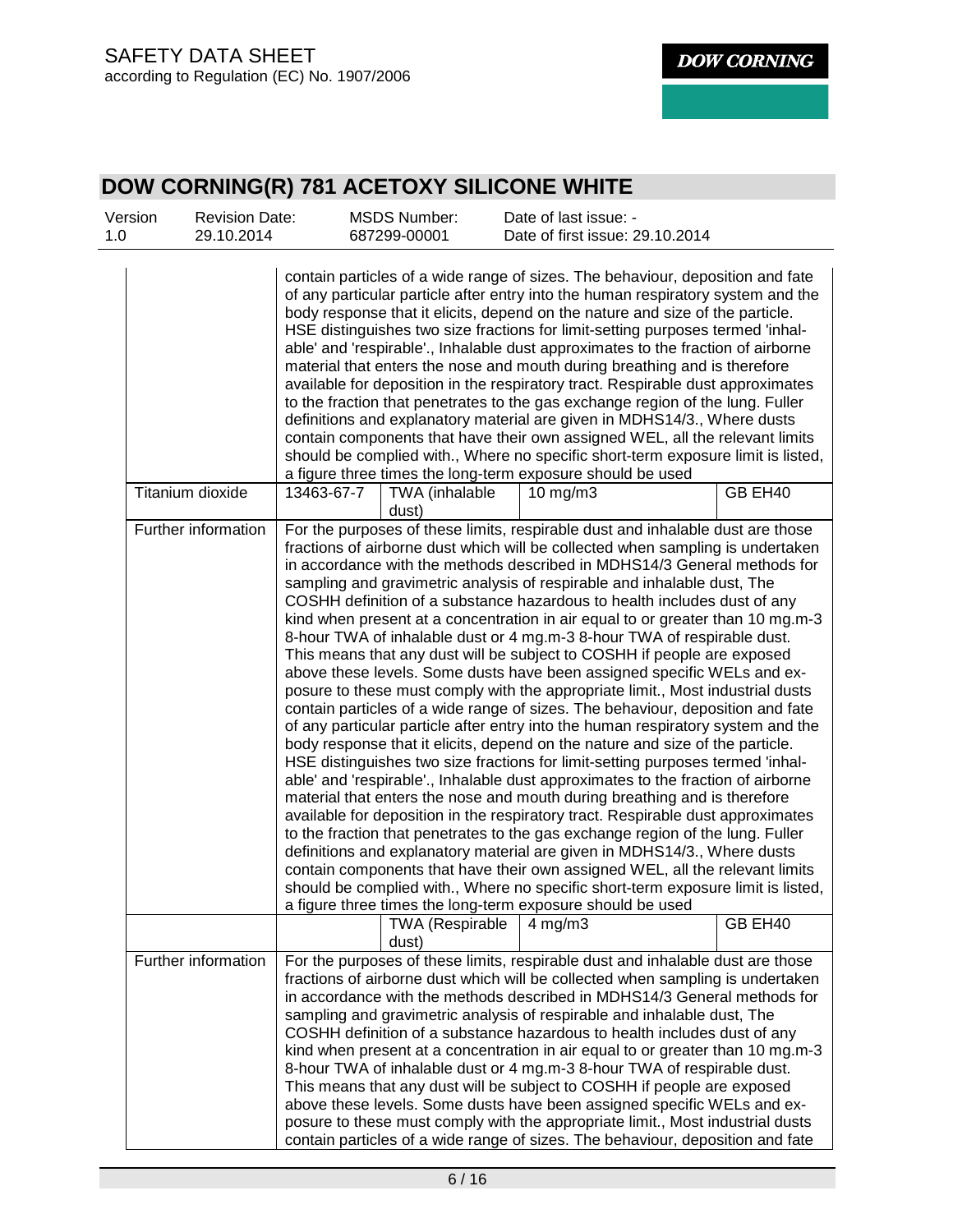| Version<br>1.0 | <b>Revision Date:</b><br>29.10.2014 |           | <b>MSDS Number:</b><br>687299-00001      | Date of last issue: -<br>Date of first issue: 29.10.2014                                                                                                                                                                                                                                                                                                                                                                                                                                                                                                                                                                                                                                                                                                                                                                                                                                                                                                                                                                                                                                                                                                                                                                                                                                                                                                                                                                                                                                                                                                                                                                                                                                                                                                                                              |         |
|----------------|-------------------------------------|-----------|------------------------------------------|-------------------------------------------------------------------------------------------------------------------------------------------------------------------------------------------------------------------------------------------------------------------------------------------------------------------------------------------------------------------------------------------------------------------------------------------------------------------------------------------------------------------------------------------------------------------------------------------------------------------------------------------------------------------------------------------------------------------------------------------------------------------------------------------------------------------------------------------------------------------------------------------------------------------------------------------------------------------------------------------------------------------------------------------------------------------------------------------------------------------------------------------------------------------------------------------------------------------------------------------------------------------------------------------------------------------------------------------------------------------------------------------------------------------------------------------------------------------------------------------------------------------------------------------------------------------------------------------------------------------------------------------------------------------------------------------------------------------------------------------------------------------------------------------------------|---------|
|                |                                     |           |                                          | of any particular particle after entry into the human respiratory system and the<br>body response that it elicits, depend on the nature and size of the particle.<br>HSE distinguishes two size fractions for limit-setting purposes termed 'inhal-<br>able' and 'respirable'., Inhalable dust approximates to the fraction of airborne<br>material that enters the nose and mouth during breathing and is therefore<br>available for deposition in the respiratory tract. Respirable dust approximates<br>to the fraction that penetrates to the gas exchange region of the lung. Fuller<br>definitions and explanatory material are given in MDHS14/3., Where dusts<br>contain components that have their own assigned WEL, all the relevant limits<br>should be complied with., Where no specific short-term exposure limit is listed,<br>a figure three times the long-term exposure should be used                                                                                                                                                                                                                                                                                                                                                                                                                                                                                                                                                                                                                                                                                                                                                                                                                                                                                               |         |
|                | Iron(III) Oxide                     | 1309-37-1 | TWA (inhalable<br>dust)                  | $10$ mg/m $3$                                                                                                                                                                                                                                                                                                                                                                                                                                                                                                                                                                                                                                                                                                                                                                                                                                                                                                                                                                                                                                                                                                                                                                                                                                                                                                                                                                                                                                                                                                                                                                                                                                                                                                                                                                                         | GB EH40 |
|                | Further information                 |           |                                          | For the purposes of these limits, respirable dust and inhalable dust are those<br>fractions of airborne dust which will be collected when sampling is undertaken<br>in accordance with the methods described in MDHS14/3 General methods for<br>sampling and gravimetric analysis of respirable and inhalable dust, The<br>COSHH definition of a substance hazardous to health includes dust of any<br>kind when present at a concentration in air equal to or greater than 10 mg.m-3<br>8-hour TWA of inhalable dust or 4 mg.m-3 8-hour TWA of respirable dust.<br>This means that any dust will be subject to COSHH if people are exposed<br>above these levels. Some dusts have been assigned specific WELs and ex-<br>posure to these must comply with the appropriate limit., Most industrial dusts<br>contain particles of a wide range of sizes. The behaviour, deposition and fate<br>of any particular particle after entry into the human respiratory system and the<br>body response that it elicits, depend on the nature and size of the particle.<br>HSE distinguishes two size fractions for limit-setting purposes termed 'inhal-<br>able' and 'respirable'., Inhalable dust approximates to the fraction of airborne<br>material that enters the nose and mouth during breathing and is therefore<br>available for deposition in the respiratory tract. Respirable dust approximates<br>to the fraction that penetrates to the gas exchange region of the lung. Fuller<br>definitions and explanatory material are given in MDHS14/3., Where dusts<br>contain components that have their own assigned WEL, all the relevant limits<br>should be complied with., Where no specific short-term exposure limit is listed,<br>a figure three times the long-term exposure should be used |         |
|                |                                     |           | TWA (Respirable $\vert$ 4 mg/m3<br>dust) |                                                                                                                                                                                                                                                                                                                                                                                                                                                                                                                                                                                                                                                                                                                                                                                                                                                                                                                                                                                                                                                                                                                                                                                                                                                                                                                                                                                                                                                                                                                                                                                                                                                                                                                                                                                                       | GB EH40 |
|                | Further information                 |           |                                          | For the purposes of these limits, respirable dust and inhalable dust are those<br>fractions of airborne dust which will be collected when sampling is undertaken<br>in accordance with the methods described in MDHS14/3 General methods for<br>sampling and gravimetric analysis of respirable and inhalable dust, The<br>COSHH definition of a substance hazardous to health includes dust of any<br>kind when present at a concentration in air equal to or greater than 10 mg.m-3<br>8-hour TWA of inhalable dust or 4 mg.m-3 8-hour TWA of respirable dust.<br>This means that any dust will be subject to COSHH if people are exposed<br>above these levels. Some dusts have been assigned specific WELs and ex-<br>posure to these must comply with the appropriate limit., Most industrial dusts<br>contain particles of a wide range of sizes. The behaviour, deposition and fate<br>of any particular particle after entry into the human respiratory system and the                                                                                                                                                                                                                                                                                                                                                                                                                                                                                                                                                                                                                                                                                                                                                                                                                        |         |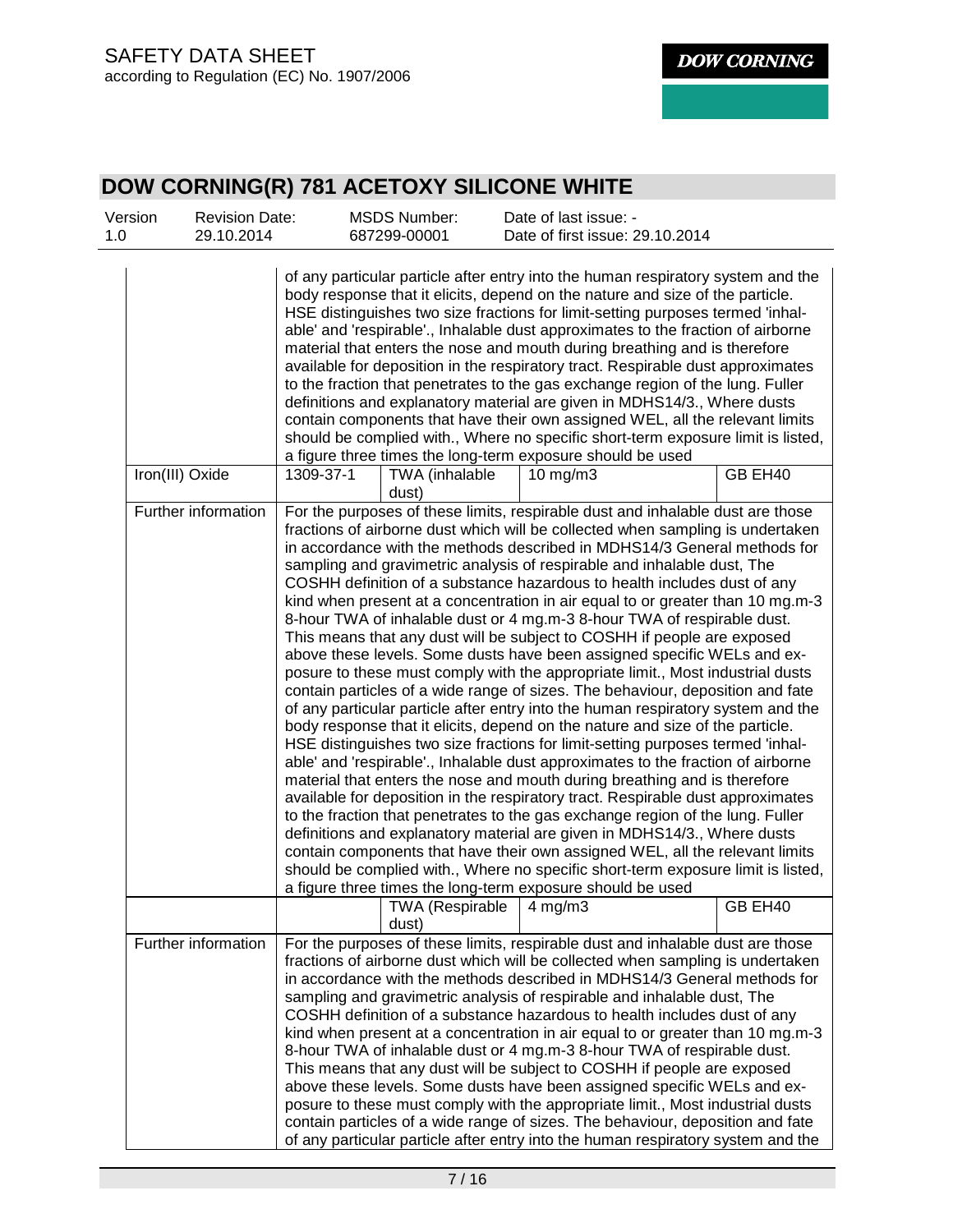| Version<br>1.0 | <b>Revision Date:</b><br>29.10.2014 |           | <b>MSDS Number:</b><br>687299-00001 | Date of last issue: -<br>Date of first issue: 29.10.2014                                                                                                                                                                                                                                                                                                                                                                                                                                                                                                                                                                                                                                                                                                                                                                                                                                                                                                                                                                                                                                                                                                                                                                                                                                                                                                                                                                                                                                                                                                                                                                                                                                                                                                                                                                                                                                                                                                                                                                                                                                                                                                                                                                                                                                                                                                                                                                                                                                                                                                                                                                                                                                                                                                                                                                                                                                                                                                                                                                                                               |
|----------------|-------------------------------------|-----------|-------------------------------------|------------------------------------------------------------------------------------------------------------------------------------------------------------------------------------------------------------------------------------------------------------------------------------------------------------------------------------------------------------------------------------------------------------------------------------------------------------------------------------------------------------------------------------------------------------------------------------------------------------------------------------------------------------------------------------------------------------------------------------------------------------------------------------------------------------------------------------------------------------------------------------------------------------------------------------------------------------------------------------------------------------------------------------------------------------------------------------------------------------------------------------------------------------------------------------------------------------------------------------------------------------------------------------------------------------------------------------------------------------------------------------------------------------------------------------------------------------------------------------------------------------------------------------------------------------------------------------------------------------------------------------------------------------------------------------------------------------------------------------------------------------------------------------------------------------------------------------------------------------------------------------------------------------------------------------------------------------------------------------------------------------------------------------------------------------------------------------------------------------------------------------------------------------------------------------------------------------------------------------------------------------------------------------------------------------------------------------------------------------------------------------------------------------------------------------------------------------------------------------------------------------------------------------------------------------------------------------------------------------------------------------------------------------------------------------------------------------------------------------------------------------------------------------------------------------------------------------------------------------------------------------------------------------------------------------------------------------------------------------------------------------------------------------------------------------------------|
|                |                                     |           |                                     | body response that it elicits, depend on the nature and size of the particle.<br>HSE distinguishes two size fractions for limit-setting purposes termed 'inhal-<br>able' and 'respirable'., Inhalable dust approximates to the fraction of airborne<br>material that enters the nose and mouth during breathing and is therefore<br>available for deposition in the respiratory tract. Respirable dust approximates<br>to the fraction that penetrates to the gas exchange region of the lung. Fuller<br>definitions and explanatory material are given in MDHS14/3., Where dusts<br>contain components that have their own assigned WEL, all the relevant limits<br>should be complied with., Where no specific short-term exposure limit is listed,<br>a figure three times the long-term exposure should be used                                                                                                                                                                                                                                                                                                                                                                                                                                                                                                                                                                                                                                                                                                                                                                                                                                                                                                                                                                                                                                                                                                                                                                                                                                                                                                                                                                                                                                                                                                                                                                                                                                                                                                                                                                                                                                                                                                                                                                                                                                                                                                                                                                                                                                                    |
| blue spinel    | Cobalt aluminate                    | 1345-16-0 | TWA                                 | GB EH40<br>$0.1$ mg/m $3$<br>(Cobalt)                                                                                                                                                                                                                                                                                                                                                                                                                                                                                                                                                                                                                                                                                                                                                                                                                                                                                                                                                                                                                                                                                                                                                                                                                                                                                                                                                                                                                                                                                                                                                                                                                                                                                                                                                                                                                                                                                                                                                                                                                                                                                                                                                                                                                                                                                                                                                                                                                                                                                                                                                                                                                                                                                                                                                                                                                                                                                                                                                                                                                                  |
|                | Further information                 |           |                                     | Substances that can cause occupational asthma (also known as asthmagens<br>and respiratory sensitisers) can induce a state of specific airway hyper-<br>responsiveness via an immunological, irritant or other mechanism. Once the<br>airways have become hyper-responsive, further exposure to the substance,<br>sometimes even to tiny quantities, may cause respiratory symptoms. These<br>symptoms can range in severity from a runny nose to asthma. Not all workers<br>who are exposed to a sensitiser will become hyper-responsive and it is im-<br>possible to identify in advance those who are likely to become hyper-<br>responsive. 54 Substances that can cause occupational asthma should be<br>distinguished from substances which may trigger the symptoms of asthma in<br>people with pre-existing airway hyper-responsiveness, but which do not in-<br>clude the disease themselves. The latter substances are not classified asth-<br>magens or respiratory sensitisers., Wherever it is reasonably practicable, ex-<br>posure to substances that can cause occupational asthma should be pre-<br>vented. Where this is not possible, the primary aim is to apply adequate stan-<br>dards of control to prevent workers from becoming hyper-responsive. For<br>substances that can cause occupational asthma, COSHH requires that expo-<br>sure be reduced as low as is reasonably practicable. Activities giving rise to<br>short-term peak concentrations should receive particular attention when risk<br>management is being considered. Health surveillance is appropriate for all<br>employees exposed or liable to be exposed to a substance which may cause<br>occupational asthma and there should be appropriate consultation with an<br>occupational health professional over the degree of risk and level of surveil-<br>lance., Capable of causing occupational asthma. The identified substances<br>are those which: - are assigned the risk phrase 'R42: May cause sensitisation<br>by inhalation'; or 'R42/43: May cause sensitisation by inhalation and skin con-<br>tact' or - are listed in section C of HSE publication 'Asthmagen? Critical as-<br>sessments of the evidence for agents implicated in occupational asthma' as<br>updated from time to time, or any other substance which the risk assessment<br>has shown to be a potential cause of occupational asthma., Capable of caus-<br>ing cancer and/or heritable genetic damage. The identified substances include<br>those which: - are assigned the risk phrases 'R45: May cause cancer'; 'R46:<br>may cause heritable genetic damage'; 'R49: May cause cancer by inhalation'<br>or - a substance or process listed in Schedule 1 of COSHH., Where no spe-<br>cific short-term exposure limit is listed, a figure three times the long-term ex-<br>posure should be used, Carcinogenic applies for cobalt dichloride and sul-<br>phate., The 'Sen' notation in the list of WELs has been assigned only to those<br>substances which may cause occupational asthma. |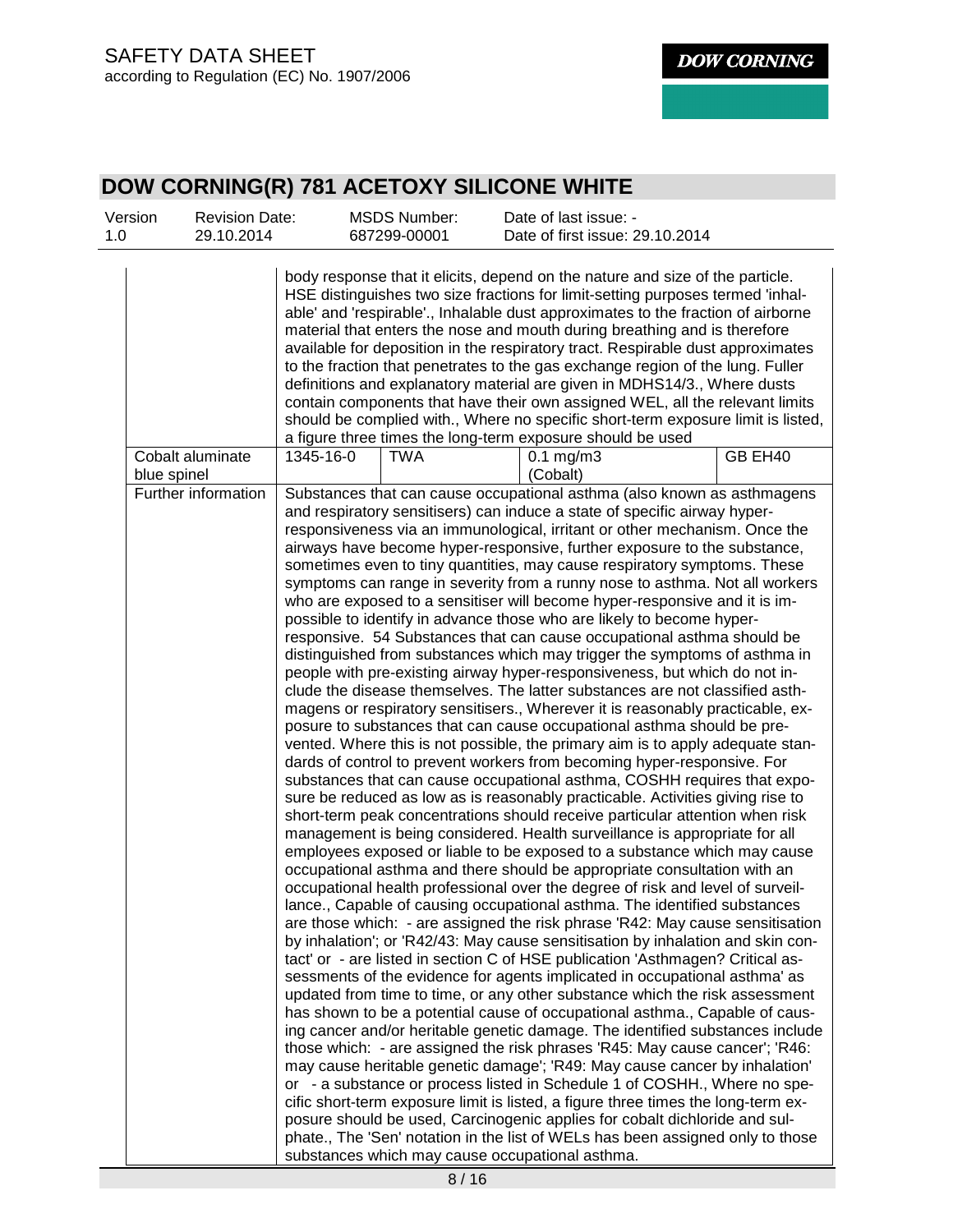| Version<br>1.0 | <b>Revision Date:</b><br>29.10.2014 | <b>MSDS Number:</b><br>687299-00001                                                                                                                                                                                                                                         | Date of last issue: -<br>Date of first issue: 29.10.2014                                                                                                                                                                                                      |
|----------------|-------------------------------------|-----------------------------------------------------------------------------------------------------------------------------------------------------------------------------------------------------------------------------------------------------------------------------|---------------------------------------------------------------------------------------------------------------------------------------------------------------------------------------------------------------------------------------------------------------|
|                |                                     |                                                                                                                                                                                                                                                                             | Derived No Effect Level (DNEL) according to Regulation (EC) No. 1907/2006:                                                                                                                                                                                    |
|                | Titanium dioxide                    | : End Use: Workers<br>Exposure routes: Inhalation<br>Value: 10 mg/m3<br><b>End Use: Consumers</b><br>Exposure routes: Ingestion                                                                                                                                             | Potential health effects: Long-term local effects<br>Potential health effects: Long-term systemic effects                                                                                                                                                     |
|                | Iron(III) Oxide                     | Value: 700 mg/kg<br>: End Use: Workers<br>Exposure routes: Inhalation<br>Value: 10 mg/m3<br><b>End Use: Workers</b><br>Exposure routes: Inhalation<br>Value: 10 mg/m3                                                                                                       | Potential health effects: Long-term local effects<br>Potential health effects: Long-term systemic effects                                                                                                                                                     |
|                | C.I. Pigment Green 7                | : End Use: Workers<br>Exposure routes: Inhalation<br>Value: 4 mg/m3<br>End Use: Workers<br>Exposure routes: Skin contact<br>Value: 450 mg/kg<br><b>End Use: Consumers</b><br>Value: 225 mg/kg<br><b>End Use: Consumers</b><br>Exposure routes: Ingestion<br>Value: 45 mg/kg | Potential health effects: Long-term systemic effects<br>Potential health effects: Long-term systemic effects<br>Exposure routes: Skin contact<br>Potential health effects: Long-term systemic effects<br>Potential health effects: Long-term systemic effects |
|                | Iron hydroxide oxide                | : End Use: Workers<br>Exposure routes: Inhalation<br>Value: 10 mg/m3<br>End Use: Workers<br>Exposure routes: Inhalation<br>Value: 10 mg/m3                                                                                                                                  | Potential health effects: Long-term systemic effects<br>Potential health effects: Long-term local effects                                                                                                                                                     |
|                |                                     |                                                                                                                                                                                                                                                                             | Predicted No Effect Concentration (PNEC) according to Regulation (EC) No. 1907/2006:                                                                                                                                                                          |
|                | Titanium dioxide                    | : Fresh water<br>Value: 0.127 mg/l<br>Marine water<br>Value: 1 mg/l<br>Intermittent use/release<br>Value: 0.61 mg/l<br>Sewage treatment plant                                                                                                                               |                                                                                                                                                                                                                                                               |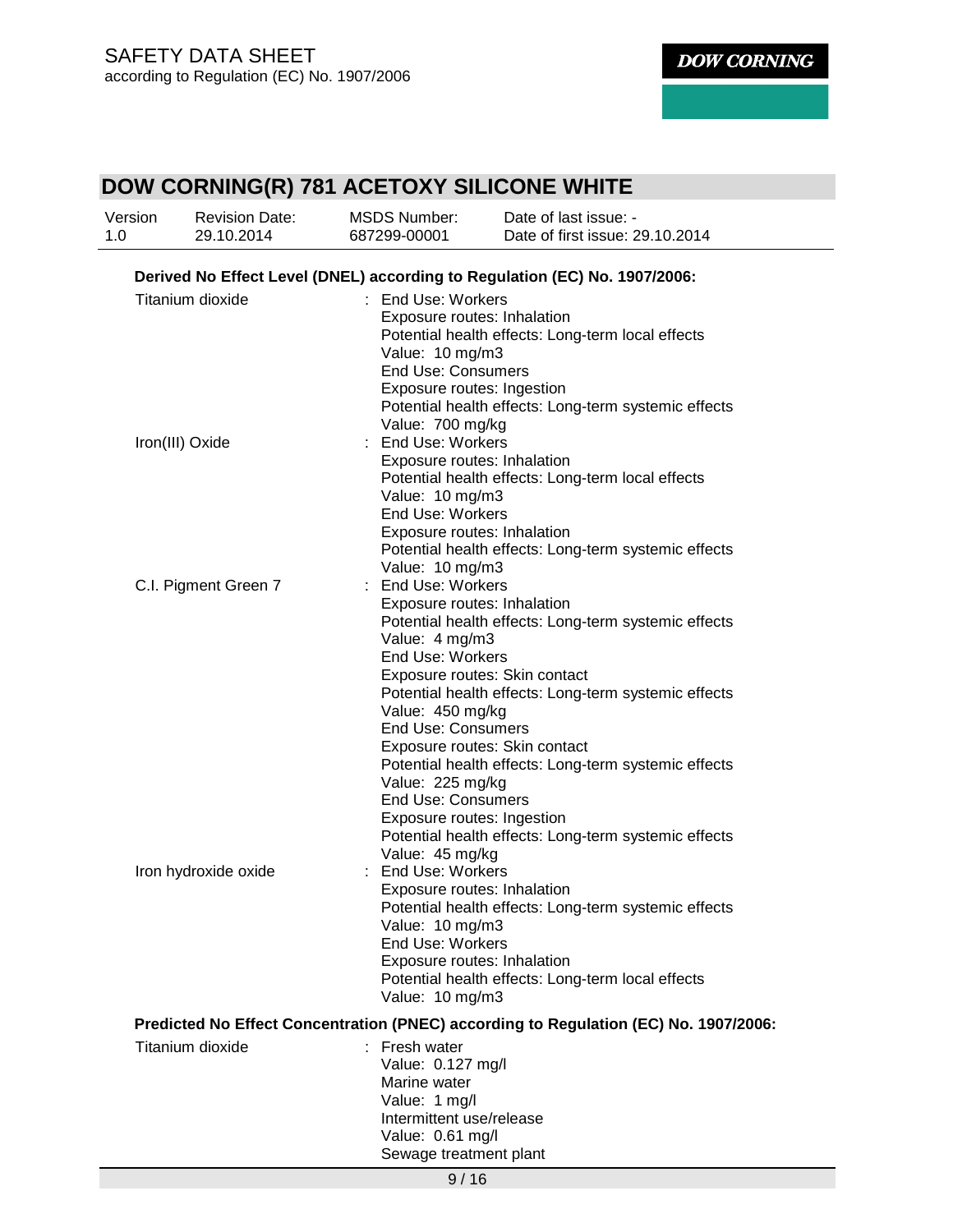| Version<br>1.0 | <b>Revision Date:</b><br>29.10.2014                                                                                                                                                                   | <b>MSDS Number:</b><br>687299-00001                                                                                                                                                                                                  | Date of last issue: -<br>Date of first issue: 29.10.2014                                                                                                                                  |
|----------------|-------------------------------------------------------------------------------------------------------------------------------------------------------------------------------------------------------|--------------------------------------------------------------------------------------------------------------------------------------------------------------------------------------------------------------------------------------|-------------------------------------------------------------------------------------------------------------------------------------------------------------------------------------------|
|                | C.I. Pigment Green 7                                                                                                                                                                                  | Value: 100 mg/l<br>Marine sediment<br>Value: 1000 mg/kg<br>Marine sediment<br>Value: 100 mg/kg<br>Soil<br>Value: 100 mg/kg<br>Fresh water sediment<br>Value: 10 mg/kg<br>Marine sediment<br>Value: 1 mg/kg<br>Soil<br>Value: 1 mg/kg |                                                                                                                                                                                           |
|                | 8.2 Exposure controls                                                                                                                                                                                 |                                                                                                                                                                                                                                      |                                                                                                                                                                                           |
|                | <b>Engineering measures</b><br>Processing may form hazardous compounds (see section 10).<br>Ensure adequate ventilation, especially in confined areas.<br>Minimize workplace exposure concentrations. |                                                                                                                                                                                                                                      |                                                                                                                                                                                           |
|                | Personal protective equipment                                                                                                                                                                         |                                                                                                                                                                                                                                      |                                                                                                                                                                                           |
|                | Eye protection                                                                                                                                                                                        | Safety glasses                                                                                                                                                                                                                       | : Wear the following personal protective equipment:                                                                                                                                       |
|                | Hand protection<br>Remarks                                                                                                                                                                            |                                                                                                                                                                                                                                      | : Wash hands before breaks and at the end of workday.                                                                                                                                     |
|                | Skin and body protection                                                                                                                                                                              | : Skin should be washed after contact.                                                                                                                                                                                               |                                                                                                                                                                                           |
|                | Respiratory protection                                                                                                                                                                                |                                                                                                                                                                                                                                      | : Use respiratory protection unless adequate local exhaust ven-<br>tilation is provided or exposure assessment demonstrates that<br>exposures are within recommended exposure guidelines. |
|                | Filter type                                                                                                                                                                                           | : Particulates type (P)                                                                                                                                                                                                              |                                                                                                                                                                                           |

# **SECTION 9: Physical and chemical properties**

#### **9.1 Information on basic physical and chemical properties**

| Appearance      | paste<br>×.                                    |
|-----------------|------------------------------------------------|
| Colour          | $:$ in accordance with the product description |
| Odour           | $:$ Acetic acid                                |
| Odour Threshold | $:$ No data available                          |
| рH              | Not applicable                                 |

 $10 / 16$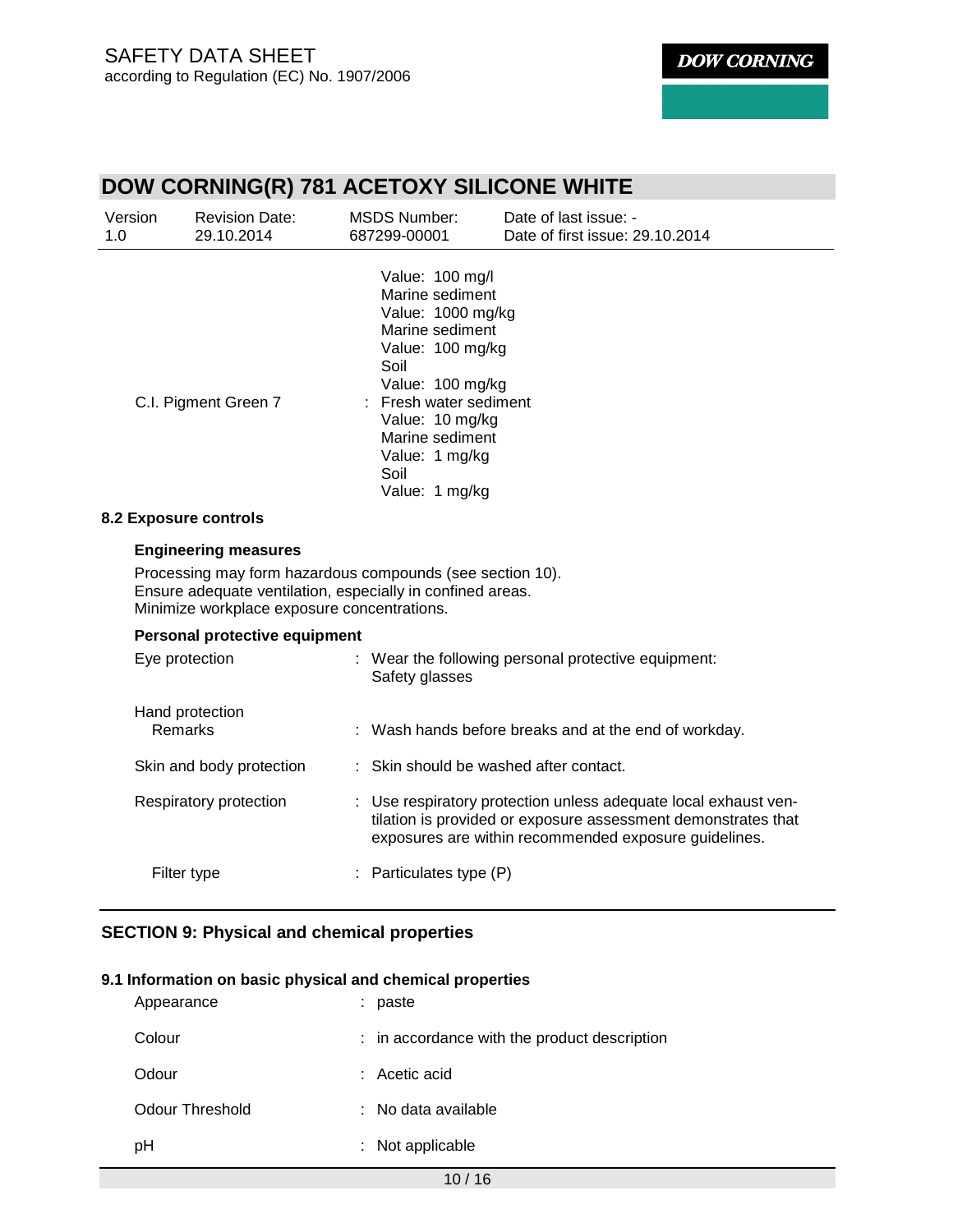# **DOW CORNING(R) 781 ACETOXY SILICONE WHITE**

| Version<br><b>Revision Date:</b><br>1.0<br>29.10.2014 | <b>MSDS Number:</b><br>687299-00001 | Date of last issue: -<br>Date of first issue: 29.10.2014 |
|-------------------------------------------------------|-------------------------------------|----------------------------------------------------------|
|                                                       |                                     |                                                          |
| Melting point/freezing point                          | No data available<br>÷              |                                                          |
| Initial boiling point and boiling<br>range            | : Not applicable                    |                                                          |
| Flash point                                           | : > 100 °C<br>Method: closed cup    |                                                          |
| Evaporation rate                                      | Not applicable                      |                                                          |
| Flammability (solid, gas)                             |                                     | Not classified as a flammability hazard                  |
| Upper explosion limit                                 | No data available                   |                                                          |
| Lower explosion limit                                 | No data available                   |                                                          |
| Vapour pressure                                       | Not applicable                      |                                                          |
| Relative vapour density                               | No data available                   |                                                          |
| Relative density                                      | : 1.02                              |                                                          |
| Solubility(ies)<br>Water solubility                   | No data available                   |                                                          |
| Partition coefficient: n-<br>octanol/water            | : No data available                 |                                                          |
| Auto-ignition temperature                             | : No data available                 |                                                          |
| Thermal decomposition                                 | No data available                   |                                                          |
| Viscosity<br>Viscosity, dynamic                       | Not applicable                      |                                                          |
| <b>Explosive properties</b>                           | Not explosive                       |                                                          |
| Oxidizing properties                                  |                                     | The substance or mixture is not classified as oxidizing. |
| 9.2 Other information                                 |                                     |                                                          |
| Molecular weight                                      | No data available                   |                                                          |

# **SECTION 10: Stability and reactivity**

## **10.1 Reactivity**

Not classified as a reactivity hazard.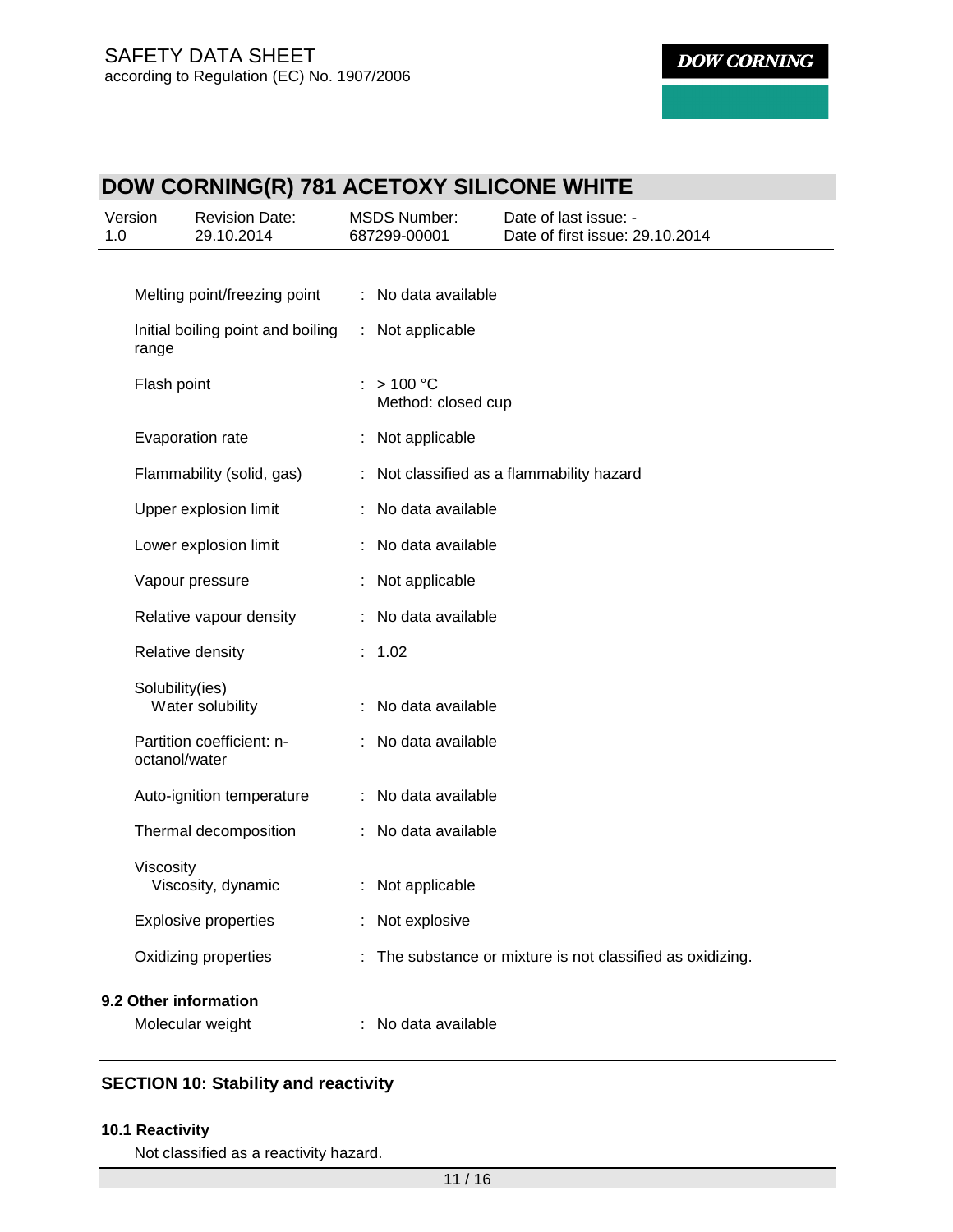# **DOW CORNING(R) 781 ACETOXY SILICONE WHITE**

| Version | <b>Revision Date:</b> | MSDS Number: | Date of last issue: -           |
|---------|-----------------------|--------------|---------------------------------|
| 1.0     | 29.10.2014            | 687299-00001 | Date of first issue: 29.10.2014 |

#### **10.2 Chemical stability**

Stable under normal conditions.

| 10.3 Possibility of hazardous reactions         |                                                                                                                                                                                                   |
|-------------------------------------------------|---------------------------------------------------------------------------------------------------------------------------------------------------------------------------------------------------|
| Hazardous reactions                             | : Use at elevated temperatures may form highly hazardous<br>compounds.<br>Can react with strong oxidizing agents.<br>Hazardous decomposition products will be formed at elevated<br>temperatures. |
| 10.4 Conditions to avoid<br>Conditions to avoid | : None known.                                                                                                                                                                                     |

# **10.5 Incompatible materials**

| : Oxidizing agents |
|--------------------|
|                    |

## **10.6 Hazardous decomposition products**

| Thermal decomposition | Formaldehyde |
|-----------------------|--------------|
|-----------------------|--------------|

# **SECTION 11: Toxicological information**

#### **11.1 Information on toxicological effects**

| Information on likely routes of : Skin contact |             |
|------------------------------------------------|-------------|
| exposure                                       | Ingestion   |
|                                                | Eye contact |

#### **Acute toxicity**

Not classified based on available information.

#### **Skin corrosion/irritation**

Not classified based on available information.

#### **Product:**

Result: No skin irritation Remarks: Based on data from similar materials

### **Serious eye damage/eye irritation**

Not classified based on available information.

## **Product:**

Result: No eye irritation Remarks: Based on data from similar materials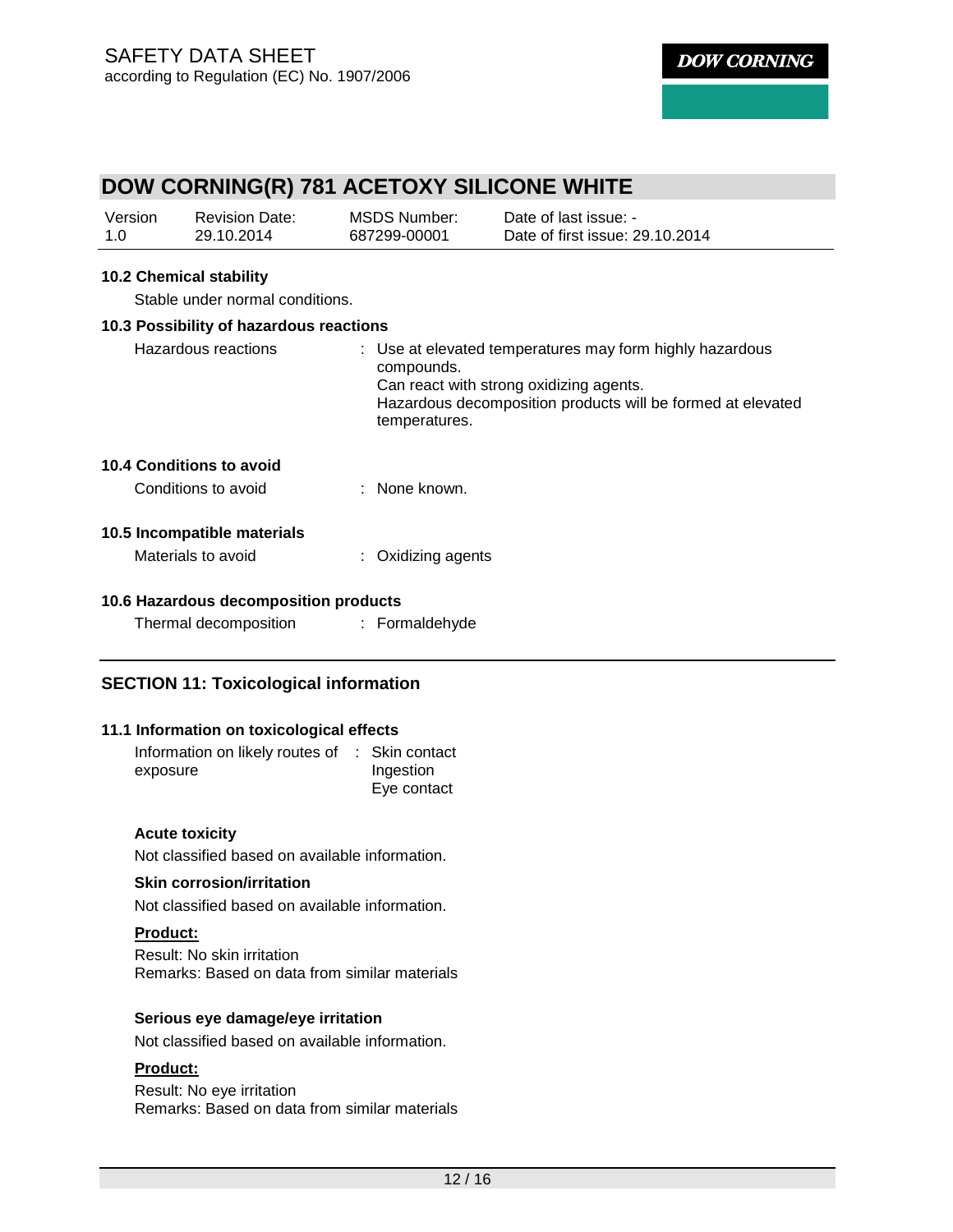# **DOW CORNING(R) 781 ACETOXY SILICONE WHITE**

| Version | <b>Revision Date:</b> | MSDS Number: | Date of last issue: -           |
|---------|-----------------------|--------------|---------------------------------|
| 1.0     | 29.10.2014            | 687299-00001 | Date of first issue: 29.10.2014 |

#### **Respiratory or skin sensitisation**

Skin sensitisation: Not classified based on available information. Respiratory sensitisation: Not classified based on available information.

#### **Germ cell mutagenicity**

Not classified based on available information.

#### **Carcinogenicity**

Not classified based on available information.

#### **Reproductive toxicity**

Not classified based on available information.

#### **STOT - single exposure**

Not classified based on available information.

#### **STOT - repeated exposure**

Not classified based on available information.

#### **Aspiration toxicity**

Not classified based on available information.

# **SECTION 12: Ecological information**

#### **12.1 Toxicity**

No data available

#### **12.2 Persistence and degradability**

No data available

#### **12.3 Bioaccumulative potential**

No data available

#### **12.4 Mobility in soil**

No data available

#### **12.5 Results of PBT and vPvB assessment**  Not relevant

#### **12.6 Other adverse effects**

No data available

# **SECTION 13: Disposal considerations**

#### **13.1 Waste treatment methods**

Product : Dispose of in accordance with local regulations. According to the European Waste Catalogue, Waste Codes are not product specific, but application specific. Waste codes should be assigned by the user, preferably in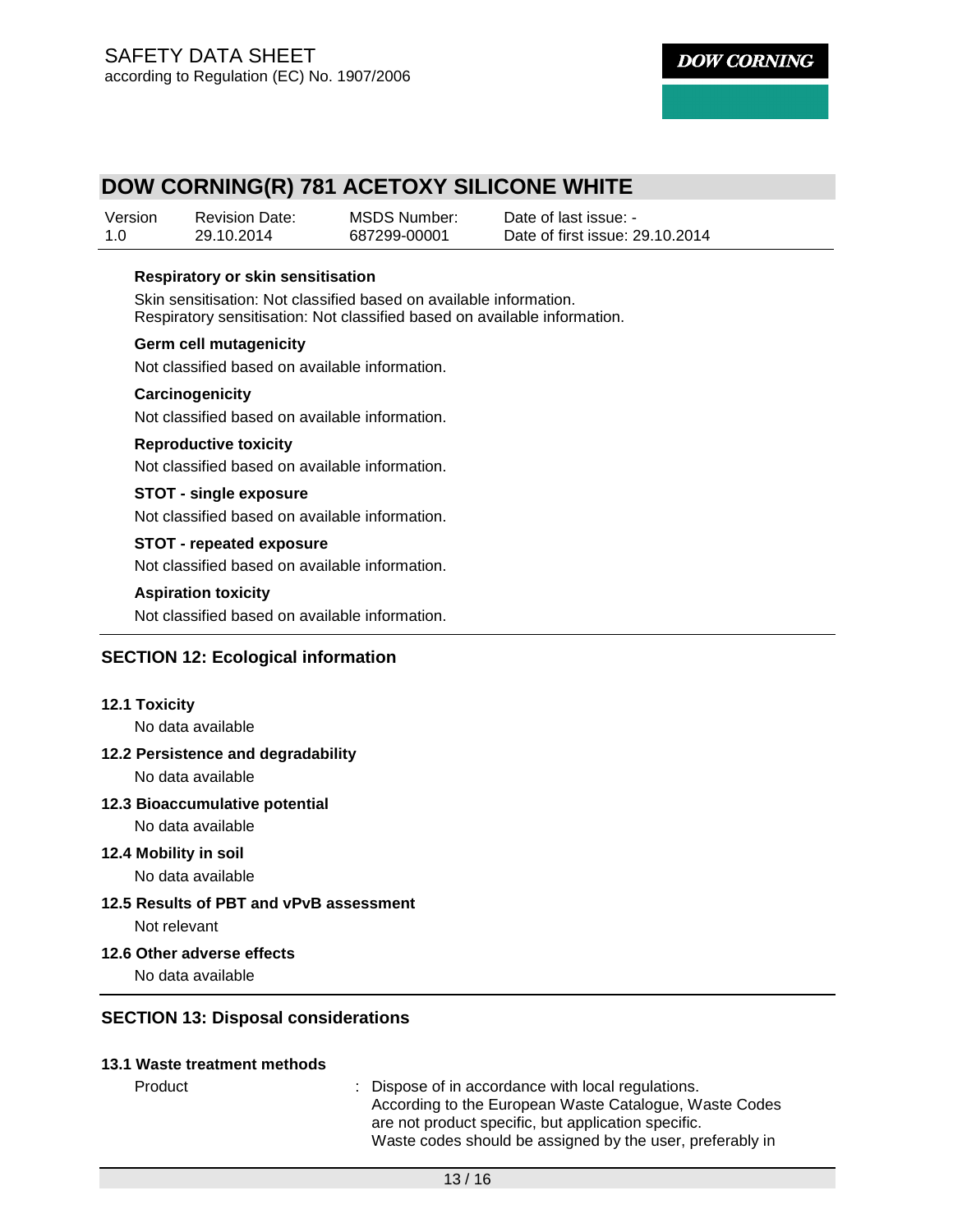# **DOW CORNING(R) 781 ACETOXY SILICONE WHITE**

| Version<br>1.0         | <b>Revision Date:</b><br>29.10.2014 | MSDS Number:<br>687299-00001                                                                                                           | Date of last issue: -<br>Date of first issue: 29.10.2014 |  |
|------------------------|-------------------------------------|----------------------------------------------------------------------------------------------------------------------------------------|----------------------------------------------------------|--|
|                        |                                     |                                                                                                                                        | discussion with the waste disposal authorities.          |  |
| Contaminated packaging |                                     | : Dispose of as unused product.<br>Empty containers should be taken to an approved waste han-<br>dling site for recycling or disposal. |                                                          |  |

## **SECTION 14: Transport information**

#### **14.1 UN number**

Not regulated as a dangerous good

## **14.2 UN proper shipping name**

Not regulated as a dangerous good

#### **14.3 Transport hazard class(es)**

Not regulated as a dangerous good

#### **14.4 Packing group**

Not regulated as a dangerous good

### **14.5 Environmental hazards**

Not regulated as a dangerous good

## **14.6 Special precautions for user**

Not applicable

#### **14.7 Transport in bulk according to Annex II of MARPOL 73/78 and the IBC Code**

Remarks : Not applicable for product as supplied.

## **SECTION 15: Regulatory information**

| 15.1 Safety, health and environmental regulations/legislation specific for the substance or mixture                                               |                    |
|---------------------------------------------------------------------------------------------------------------------------------------------------|--------------------|
| Regulation (EC) No 649/2012 of the European Parlia-<br>ment and the Council concerning the export and import<br>of dangerous chemicals            | : Not applicable   |
| REACH - Candidate List of Substances of Very High<br>Concern for Authorisation (Article 59).                                                      | : Not applicable   |
| Regulation (EC) No 1005/2009 on substances that de-<br>plete the ozone layer                                                                      | $:$ Not applicable |
| Regulation (EC) No 850/2004 on persistent organic pol-<br>lutants                                                                                 | $:$ Not applicable |
| Seveso II - Directive 2003/105/EC amending Council Directive 96/82/EC on the control of major-<br>accident hazards involving dangerous substances |                    |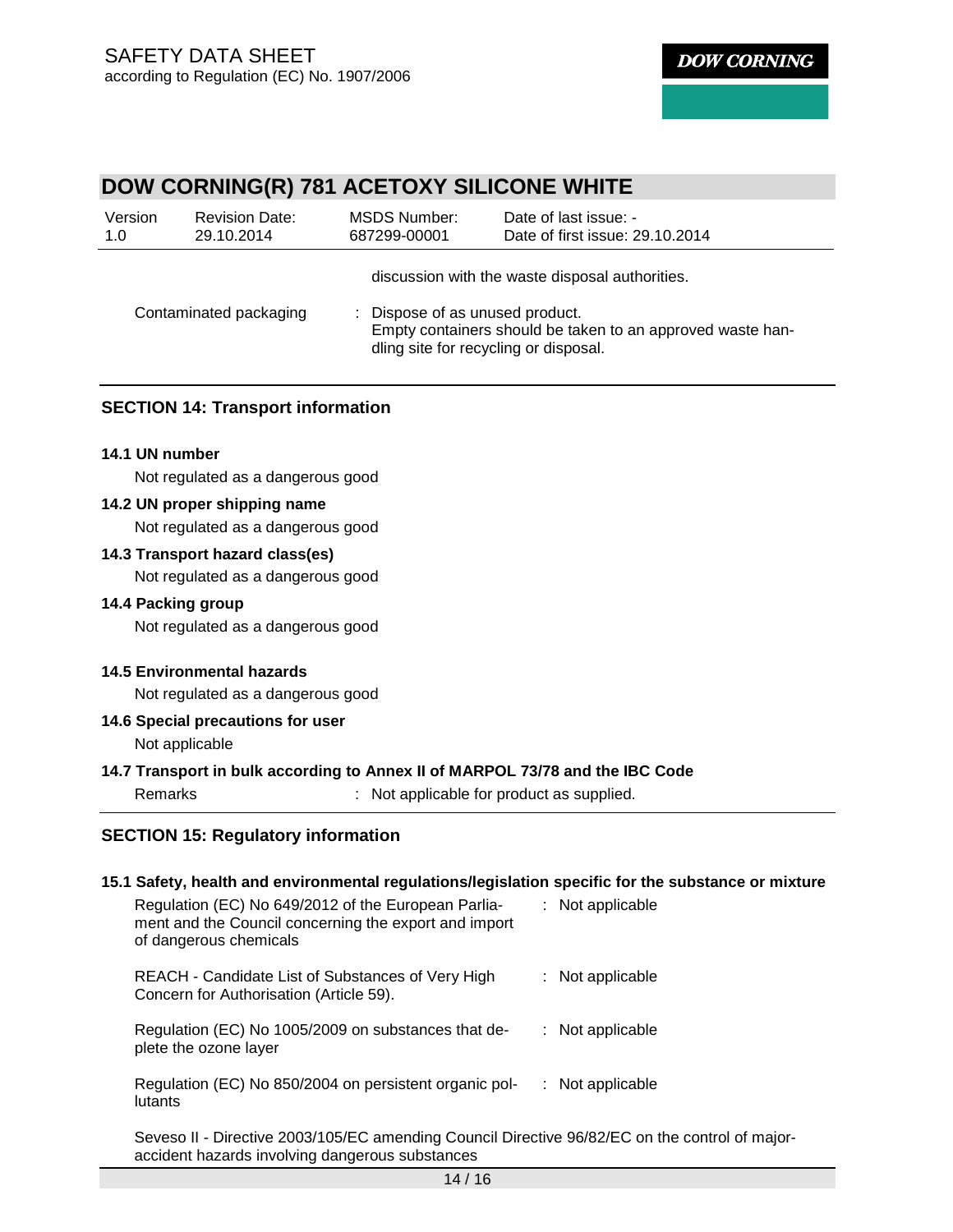# **DOW CORNING(R) 781 ACETOXY SILICONE WHITE**

| Version<br>1.0 | <b>Revision Date:</b><br>29.10.2014 | <b>MSDS Number:</b><br>687299-00001 | Date of last issue: -<br>Date of first issue: 29.10.2014                                                                                                               |
|----------------|-------------------------------------|-------------------------------------|------------------------------------------------------------------------------------------------------------------------------------------------------------------------|
|                |                                     | Not applicable                      |                                                                                                                                                                        |
| <b>REACH</b>   |                                     |                                     | The components of this product are reported in the following inventories:<br>: All ingredients (pre-)registered or exempt.                                             |
| <b>AICS</b>    |                                     | : All ingredients listed or exempt. |                                                                                                                                                                        |
| <b>IECSC</b>   |                                     | : All ingredients listed or exempt. |                                                                                                                                                                        |
| <b>PICCS</b>   |                                     | : All ingredients listed or exempt. |                                                                                                                                                                        |
| <b>DSL</b>     |                                     |                                     | : All chemical substances in this product comply with the CEPA<br>1999 and NSNR and are on or exempt from listing on the Ca-<br>nadian Domestic Substances List (DSL). |
| TSCA           |                                     | Substances.                         | : All chemical substances in this material are included on or<br>exempted from listing on the TSCA Inventory of Chemical                                               |

#### **Inventories**

Sheet

AICS (Australia), DSL (Canada), IECSC (China), REACH (European Union), ENCS (Japan), ISHL (Japan), KECI (Korea), NZIoC (New Zealand), PICCS (Philippines), TSCA (USA)

#### **15.2 Chemical Safety Assessment**

A Chemical Safety Assessment has not been carried out.

# **SECTION 16: Other information**

## **Full text of other abbreviations**

| GB EH40<br>GB EH40 / TWA                               | : UK. EH40 WEL - Workplace Exposure Limits<br>: Long-term exposure limit (8-hour TWA reference period)                   |
|--------------------------------------------------------|--------------------------------------------------------------------------------------------------------------------------|
| <b>Further information</b>                             |                                                                                                                          |
| Sources of key data used to<br>compile the Safety Data | : Internal technical data, data from raw material SDSs, OECD<br>eChem Portal search results and European Chemicals Agen- |

cy, http://echa.europa.eu/

The information provided in this Safety Data Sheet is correct to the best of our knowledge, information and belief at the date of its publication. The information is designed only as a guidance for safe handling, use, processing, storage, transportation, disposal and release and shall not be considered a warranty or quality specification of any type. The information provided relates only to the specific material identified at the top of this SDS and may not be valid when the SDS material is used in combination with any other materials or in any process, unless specified in the text. Material users should review the information and recommendations in the specific context of their intended manner of handling, use, processing and storage, including an assessment of the appropriateness of the SDS material in the user's end product, if applicable.